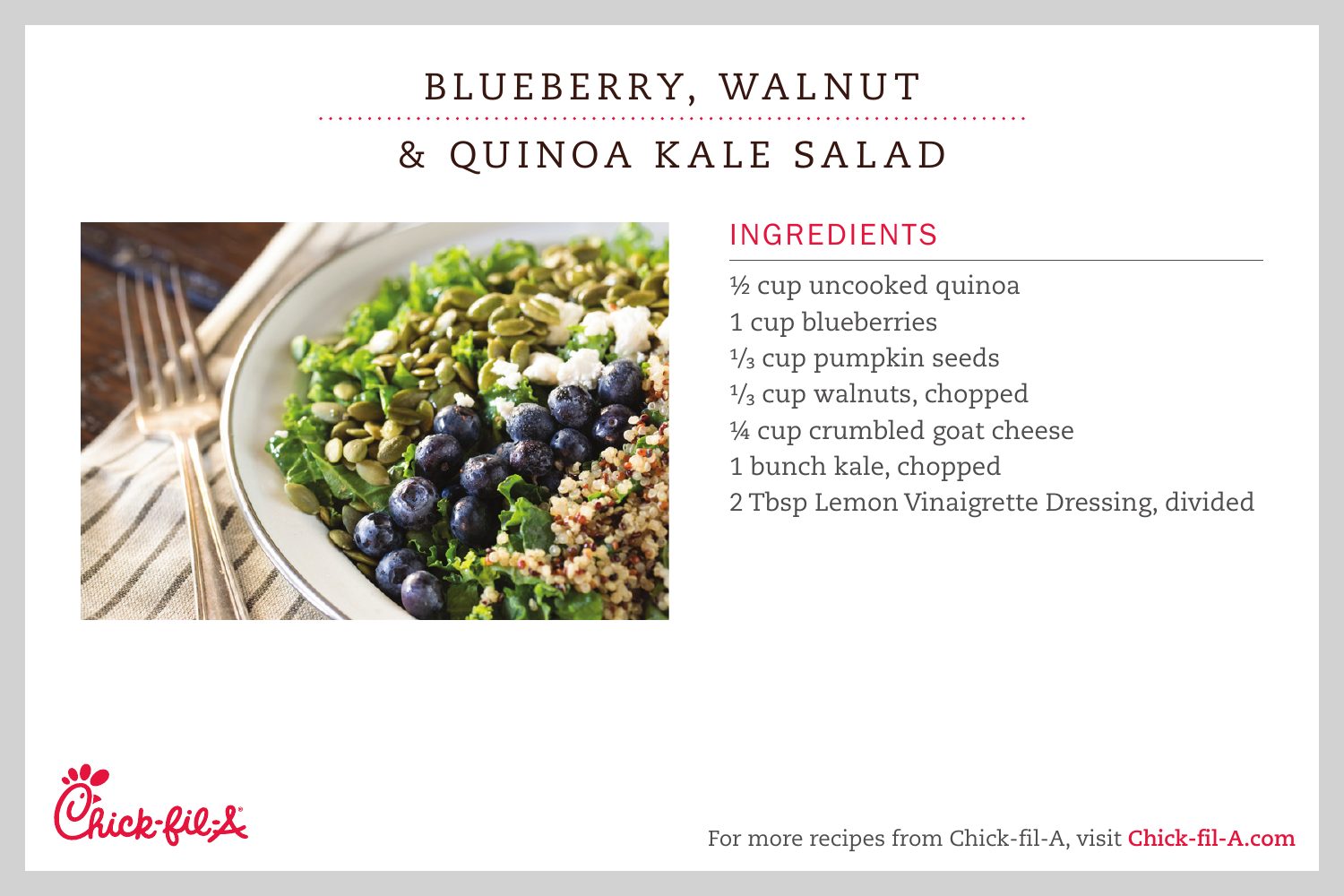# BLUEBERRY, WALNUT & QUINOA KALE SALAD

#### DIRECTIONS

Rinse quinoa. Transfer to medium pot with one cup water. Bring to boil over high heat, then reduce to simmer. Cover and allow to cook for 15-18 minutes, or until liquid is absorbed.

While quinoa cooks, wash berries. Transfer to large bowl along with walnuts and goat cheese.

Wash and chop kale. Massage kale with 1 ½ tablespoons Lemon Vinaigrette until softened.

Transfer cooked quinoa to large bowl with berries, walnuts and goat cheese. Toss with remaining dressing.

Top kale with berry, walnut, quinoa and goat cheese mixture. Serve with an extra squeeze of lemon juice, if desired.



For more recipes from Chick-fil-A, visit **Chick-fil-A.com**